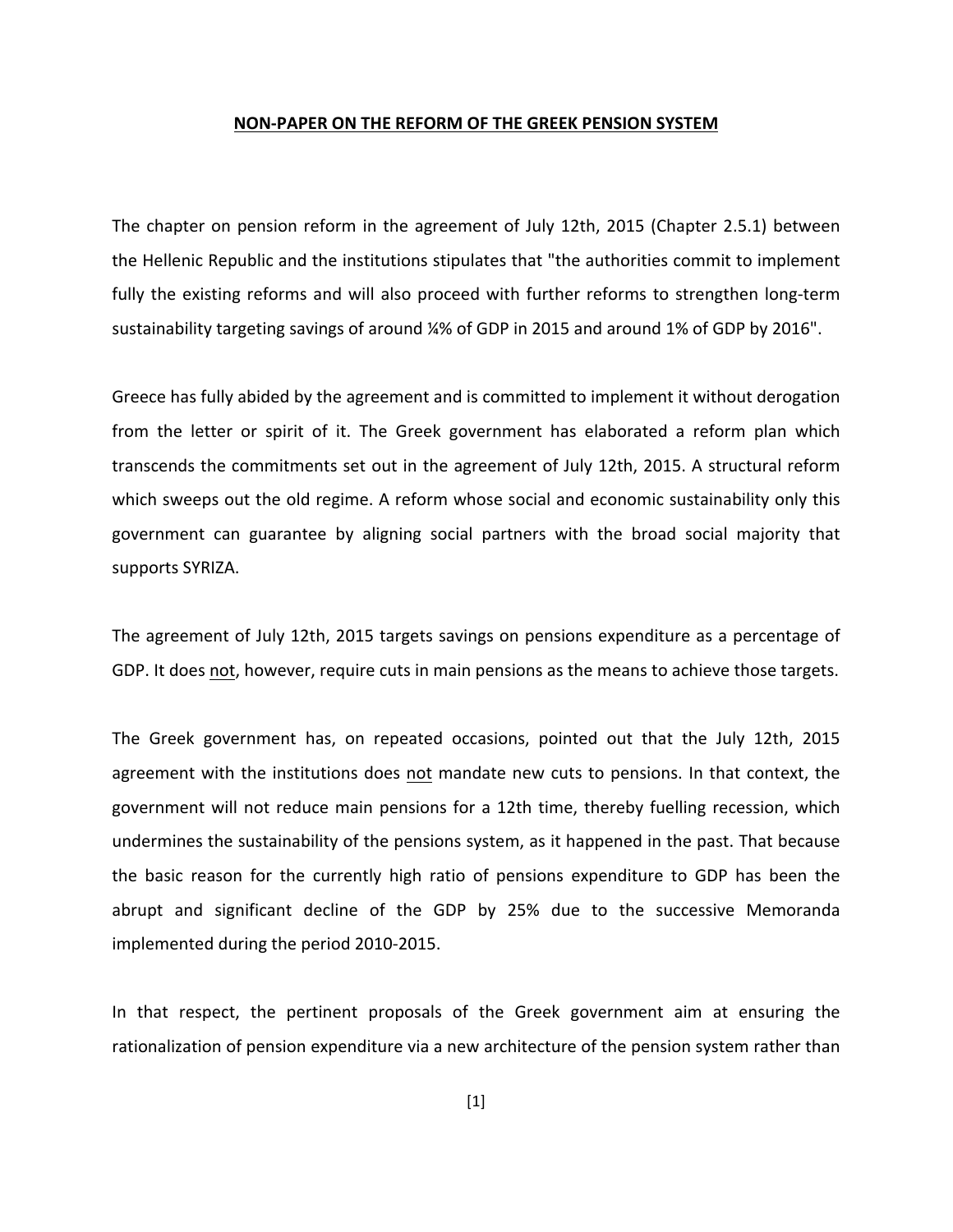via recessionary - hence, ineffective - new main-pension cuts. By setting fair, harmonized and uniform rules for all insured.

In consultation with the institutions, the Greek government has outlined a two-pronged strategy to reform the pension system:

On the one hand, it is the requirement for cumulative savings of 1,25% of GDP during 2015-2016. We achieve that in two stages: the first stage, involves permanent savings of 0,6% of GDP, mainly through five interventions, which have been voted by the Hellenic Parliament last July, with the positive vote of the main opposition parties, and have already been implemented: a). increase in the retirement age, b). elimination of early retirement, c). increase in health contributions to 6% on main pensions and application of health contributions of 6% on supplementary pensions from July 1st, 2015. The adjustment resulted in savings of  $\epsilon$ 355 million in 2015, while, for the year 2016, estimated savings will be in the order of  $\epsilon$ 711 million, d). reduction of beneficiaries of the solidarity grant (EKAS), and e). integration into a single entity (the single fund for supplementary insurance - ETEA) of eleven supplementary-pension funds, which is exclusively financed by its very own contributions. The second stage concerns permanent savings of 0,4%, that is of approximately  $\epsilon$ 700 million. The main source of savings lies in the rise of employer social security contributions on supplementary pensions by 1% in conjunction with the rise in employee contributions by 0,5%.

It has to be underlined that the proposed modest rise in employer social security contributions by 1% corresponds to  $\frac{1}{4}$  of their overall reduction during the last three years (reduction by 1,1% since 01.11.2012 and by 2,9% since 01.07.2014).

Moreover, the four associations representing Greek employers issued a joint announcement after their meeting with Prime Minister Alexis Tsipras on Thursday 07.01.2016, stating that they were not opposed to a small and temporary increase in social insurance contributions.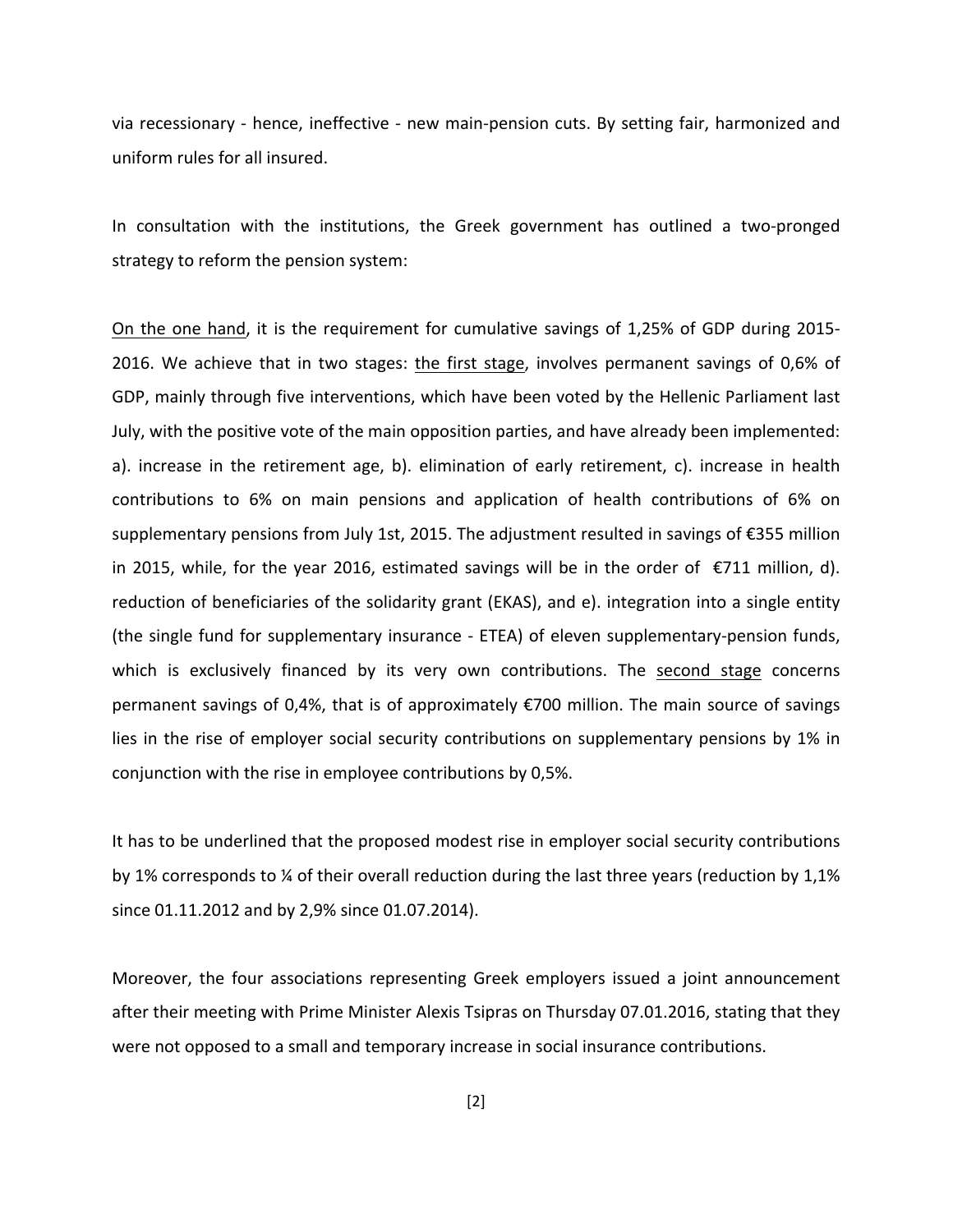The statement was signed by the respective Presidents of the National Confederation of Commerce and Entrepreneurship, of the Hellenic Federation of Enterprises, of the Greek Tourism Confederation and of the Hellenic Confederation of Professionals, Craftsmen & Merchants.

The announcement said that they had an extensive discussion with Prime Minister Alexis Tsipras on supporting the competitiveness of Greek businesses, while sustaining employment and social cohesion.

"In this framework, it was decided that there should be close cooperation between the government and the social partners for the implementation of immediate measures to stabilise the economy and attract investments," they said, noting that the priorities will be a stable and gradually more attractive tax framework, a business-friendly environment and incentives for growth and investments.

"On these terms and taking into account the proposals that will be tabled for sundry improvements to the government's proposal for pension system reform, the social partners do not adopt a negative position on a small, temporary increase in social insurance contributions," they concluded.

On the other hand, is the sweep out of the old regime and the introduction of a new pensions system.

The mandate for reform of the country's social security system sets the challenging goal to introduce for the first time uniformity in rules, contributions and benefits, thereby developing a framework of equal treatment and fair enjoyment of the rights by all system beneficiaries.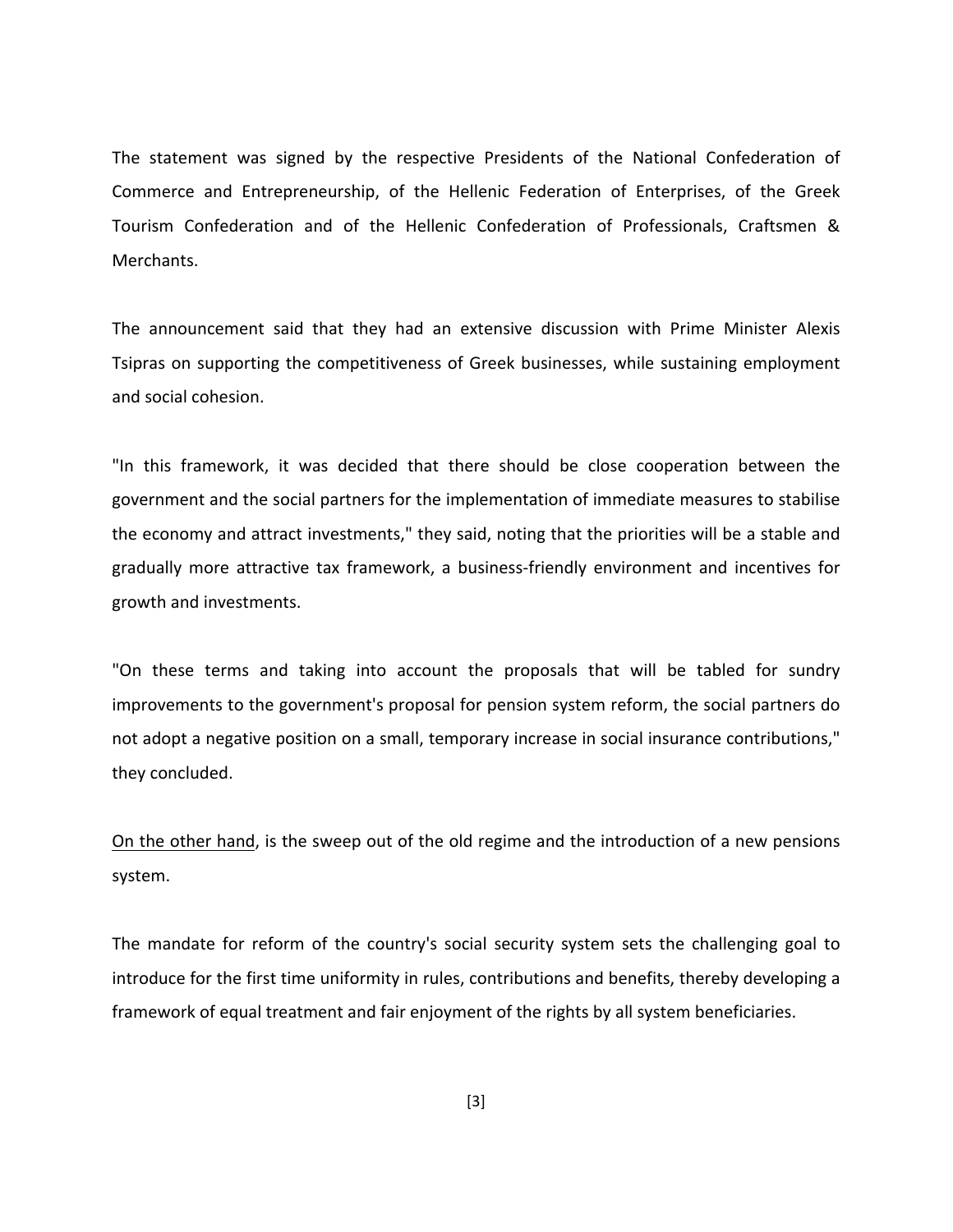We accordingly introduce:

- a. **A** single main pensions fund for everyone
- b. Uniform rules for calculating insurance contributions and pension **compensation (exemptions provided only for special cases)**.
- c. National pension for everyone who has at least 15 years of insurance at the **age of 67 or 40 years at the age of 62.** National pension is set at 60% of average income which is equal to the relative poverty threshold (amounting to  $\epsilon$  384), and is fully financed by the state budget, taking into consideration the GDP growth rate.

There will be no reduction in main pensions. Furthermore, a recalculation of all current pension compensations shall take place, while there will be a personal replacement rate that will cover the difference between the current and the recalculated pension.

Under the new status, the total compensation shall be equal to the national pension plus the amount of the main pension, which shall be calculated based on staggered replacement rates for the whole insurance lifetime. To this point, the pension reform ensures the public, universal and redistributive nature of the social security system.

Pension contributions are set to the 20% of actual income. Thus, there will be no significant changes for employees. On the contrary, self-employed shall be affected as their contribution will be calculated on the amount of their actual income. In addition, farmers' contributions and pension benefits shall be equalized with those of the rest insured, leading to their full integration into the social security system. The reforms concerning employees and selfemployed shall be put in place by January 1st, 2017.